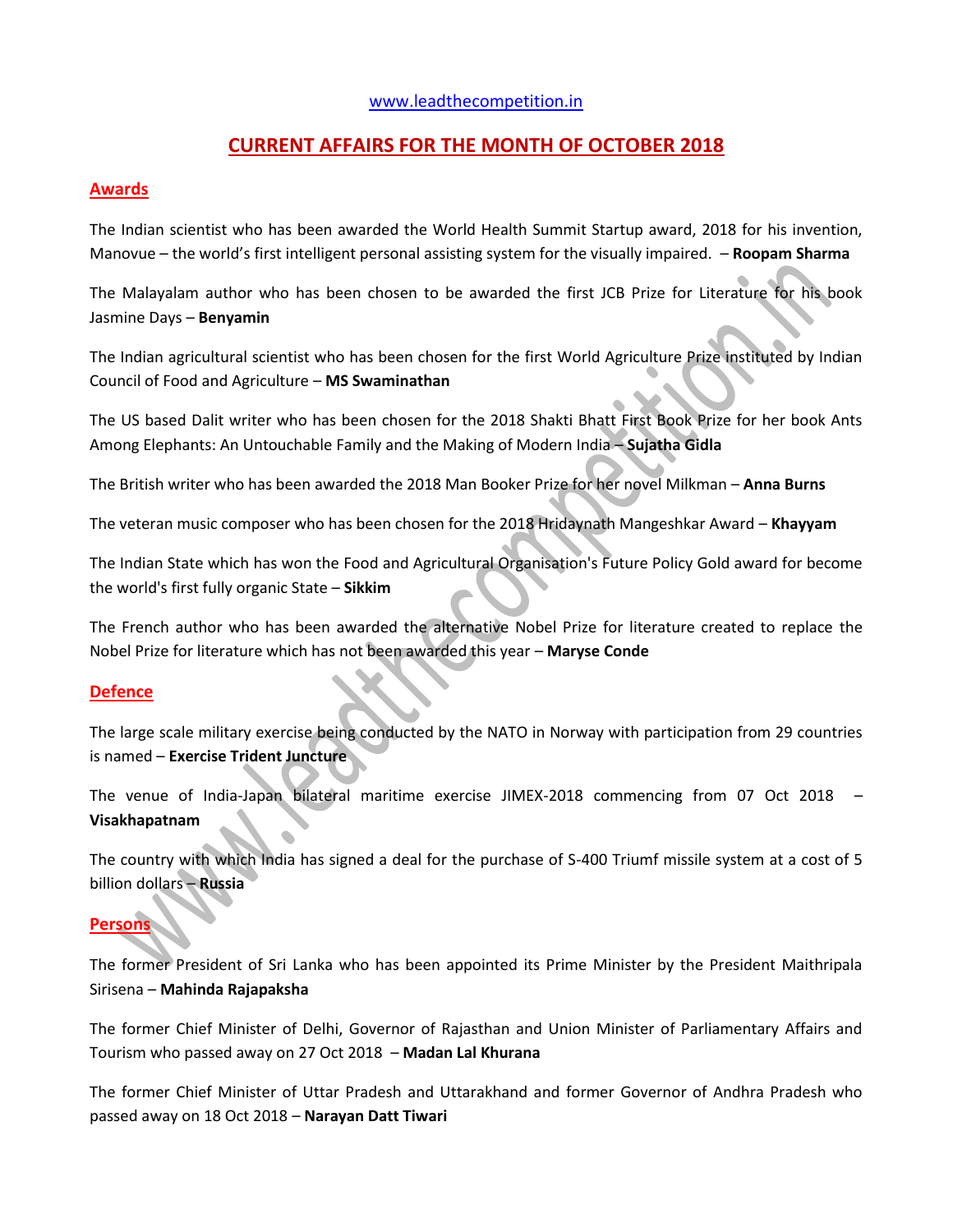The new Chairperson of National Commission for Protection of Child Rights appointed to replace Ms Stuti Kacker – **Priyank Kanoongo**

The co-founder of Microsoft who passed away on 15 October 2018 – **Paul Allen**

The renowned surbahar player of Hindustani classical music, daughter of Allauddin Khan and wife of Pt Ravi Shankar, who passed away on 13 Oct 2018 – **Annapurna Devi**

The Indian environmental engineer, religious leader, monk, professor, and Patron of Ganga Mahasabha, who died after fasting for 111 days urging the govt to clean the Ganga – **GD Agarwal** (Swami Gyan Swaroop Sanand)

The Additional Solicitor General of India who has been appointed as the Solicitor General of India to succeed Shri Ranjeet Kumar – **Shri Tushar Mehta**

The Managing Director and CEO of ICICI Bank who has resigned from her post six months prior to her retirement – **Ms Chanda Kochhar**

The Indian-American economist who has been appointed the Chief Economist at the International Monetary Fund – **Gita Gopinath**

The new President-elect of Iraq – **Barham Salih**

The veteran harmonium player and recipient of Padma Shri and Sangeet Natak Akademi Awards who passed away on 29 Sep 2018 – **Pt Tulsidas Borkar**

# **Places**

The venue of Krishi Kumbh 2018 (International Conference and Exhibition) held from 26 to 28 Oct 2018 – **IISR, Lucknow**

The venue of International Arya Mahasammelan 2018 held from 25 October to 28 October 2018 – **New Delhi**

The venue of International Dance Festival 'Udbhav Utsav 2018' with participants from Sri Lanka, Bulgaria, Turkey and India held from 20 to 25 Oct 2018 – **Gwalior, M.P.**

The venue of International Arya Mahasammelan 2018 held from 25 October to 28 October 2018 – **New Delhi**

The place in Maharashtra where the President Shri Ram Nath Kovind inaugurated the Vishwashanti Ahimsa Sammelan – **Mangi Tungi, Maharashtra**

The country which has become the second in the world (after Uruguay) to legalize recreational cannabis – **Canada**

The city in which the first India-Israel Innovation Centre has been launched – **Bengaluru**

The venue of 4th Youth Olympic Games to be held in 2022 as announced by the International Olympic Committee – **Dakar, Senegal**

The place in Haryana at which the Prime Minister Shri Narendra Modi unveiled a statue of Sir Chotu Ram – **Rohtak**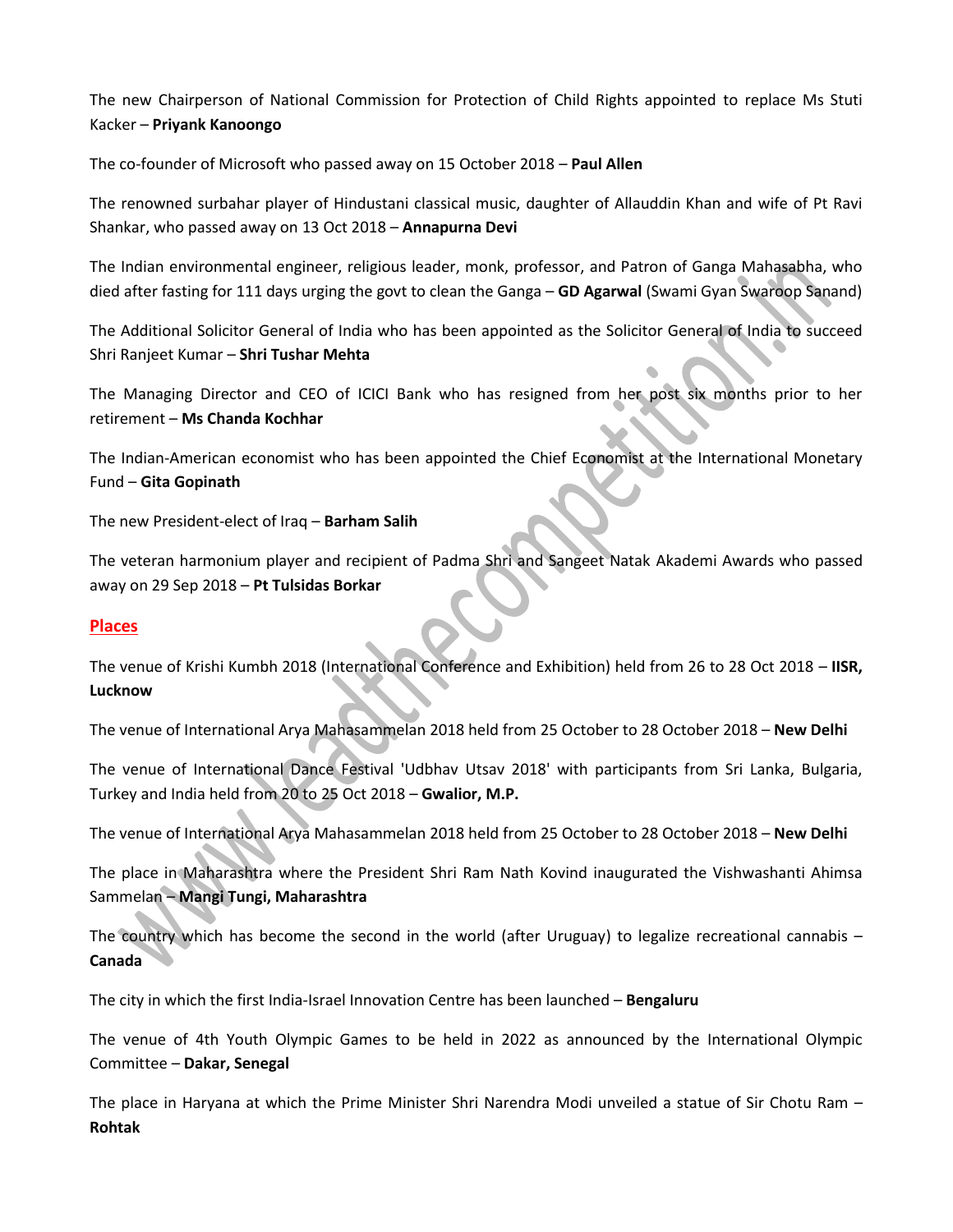The place in Haryana at which the Prime Minister Shri Narendra Modi laid the foundation stone of Rail Coach Refurbishing Karkhana – **Sonepat**

The venue of India International Science Festival 2018 with the focal theme Science for Transformation being held from 05 to 08 Oct 2018 – **Lucknow**

The place in Madhya Pradesh where setting up of National Institute of Mental Health Rehabilitation(NIMHR) has been approved in place of Bhopal – **Sehore**

The place at which the FIRST assembly of the International Solar Alliance was inaugurated by the Prime Minister Shri Narendra Modi – **Vigyan Bhavan, New Delhi**

The place in South Africa where the sixth edition of IBSAMAR, a joint Multi – National Maritime Exercise between the Indian, Brazilian and South African Navies, is being held from 01 to 13 Oct 18 – **Simons Town**

# **Sports**

The teams which have been declared joint winners of Asian Champions Trophy men's hockey at Muscat, Oman after rain washed out the final match – **India and Pakistan**

The Indian sportsperson who has won the 2018 World Billiards Championship defeating Peter Gilchrist of Singapore – **Sourav Kothari**

The West-Indian cricketer who has announced his retirement from all forms of international cricket – **Dwayne Bravo**

The Indian cricketer who has become the fastest batsman in the world to score 10,000 runs in one-day internationals (by doing it in 205 innings surpassing Sachin's record of 259 innings) – **Virat Kohli**

The team which has won the Vijay Hazare Trophy defeating Delhi in the finals at Chinnaswamy Stadium, Bengaluru – **Mumbai**

The team which has won the Sultan of Johor Cup 2018 defeating India in the finals at Taman Daya Hockey Stadium, Malaysia – **Great Britain**

The team which has won the U-19 Asia Cup title defeating Sri Lanka in the finals at Dhaka, Bangladesh – **India**

The team which has won the 24th Senior Women's National Football Championship defeating Odisha in the finals at Barabati Stadium, Cuttack – **Manipur**

# **Themes**

The theme of Vigilance Awareness Week observed from 29 Oct to 03 Nov by the Central Vigilance Commission – **Eradicate Corruption - Build a New India**

The theme of the 11th Global Agriculture Leadership Summit and Awards 2018 held in New Delhi from 24 to 25 October 2018 – **Connecting Farmers to Market**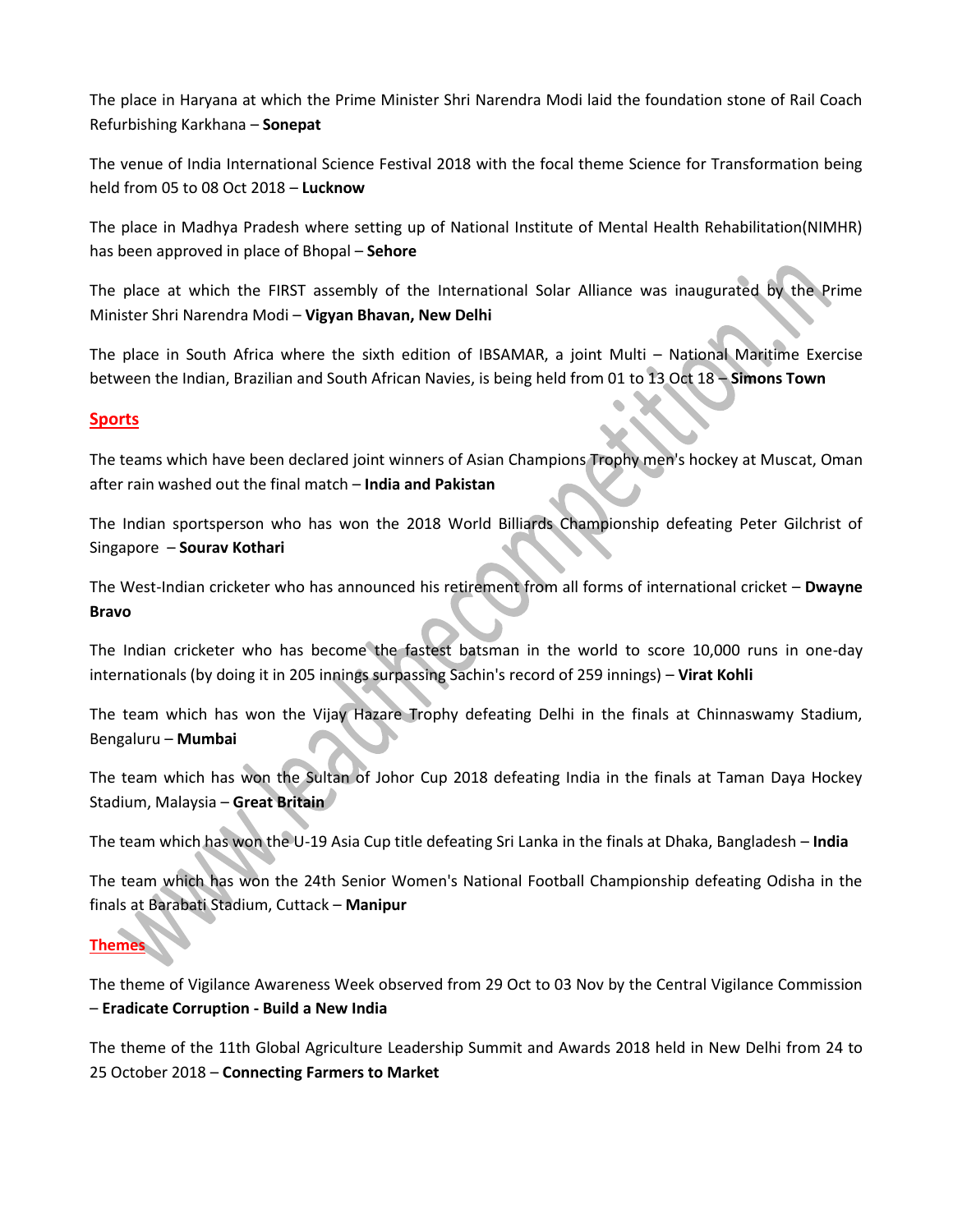The theme of the second India Mobile Congress 2018 held in Aerocity, Delhi from 25 to 27 October 2018 – **New Digital Horizons, Connect. Create. Innovate**

## **Miscellaneous**

The world's largest cargo drone capable of carrying a payload of 1.5 tonnes successfully tested by China is named – **Feihong-98**

The Group of Ministers (GoM) set up by the Central Govt to strengthen the legal and institutional frameworks to deal with and prevent sexual harassment at workplace is headed by – **Shri Rajnath Singh**

The fruit grown predominantly in Bihar which has been granted the Geographical Indication (GI) tag by the Govt – **Shahi Litchi**

The new artificial intelligence based assistant powered by CoRover launched by IRCTC for its website is named – **Ask Disha**

The initiative launched by the Ministry of External Affairs in collaboration with Bhagwan Mahaveer Viklang Sahayata Samiti to conduct a year long series of artificial limb fitment camps in several countries is named – **India for Humanity**

The university with which Indian Space Research Organisation has signed an MoU to set up a Space Applications Centre – **Central University of Jammu**

The cyclone which hit the coasts of Andhra Pradesh and Odisha causing extensive damage was named – **Titli**

The mobile health app developed and launched by the IAF for the citizens of India on Air Force day i.e. 08 Oct 2018 is named – **MedWatch**

The railway zone which has become free of all unmanned level crossings by eliminating over 1000 such crossings – **Southern Railway**

The variety of mango from Ratnagiri, Sindhudurg, Palghar, Thane and Raigad districts of Maharashtra which has been granted the GI tag by the government – **Alphonso**

The policy on biometric based digital processing of passengers at airports released by Shri Suresh Prabhu is named (the policy will be implemented at Hyderabad and Bangalore by February 2019 – **Digi Yatra**

The National Level Entrepreneurship Awareness Campaign, launched by Small Industries Development Bank of India in 115 Aspirational Districts identified by NITI Aayog in 28 States and reaching to around 15,000 youth is named – **Udyam Abhilasha (उद्यम अभिलाषा)**

The MSP for wheat for the 2018-19 season to be marketed in 2019-20 has been fixed by the Govt at – **Rs. 1840/- per quintal**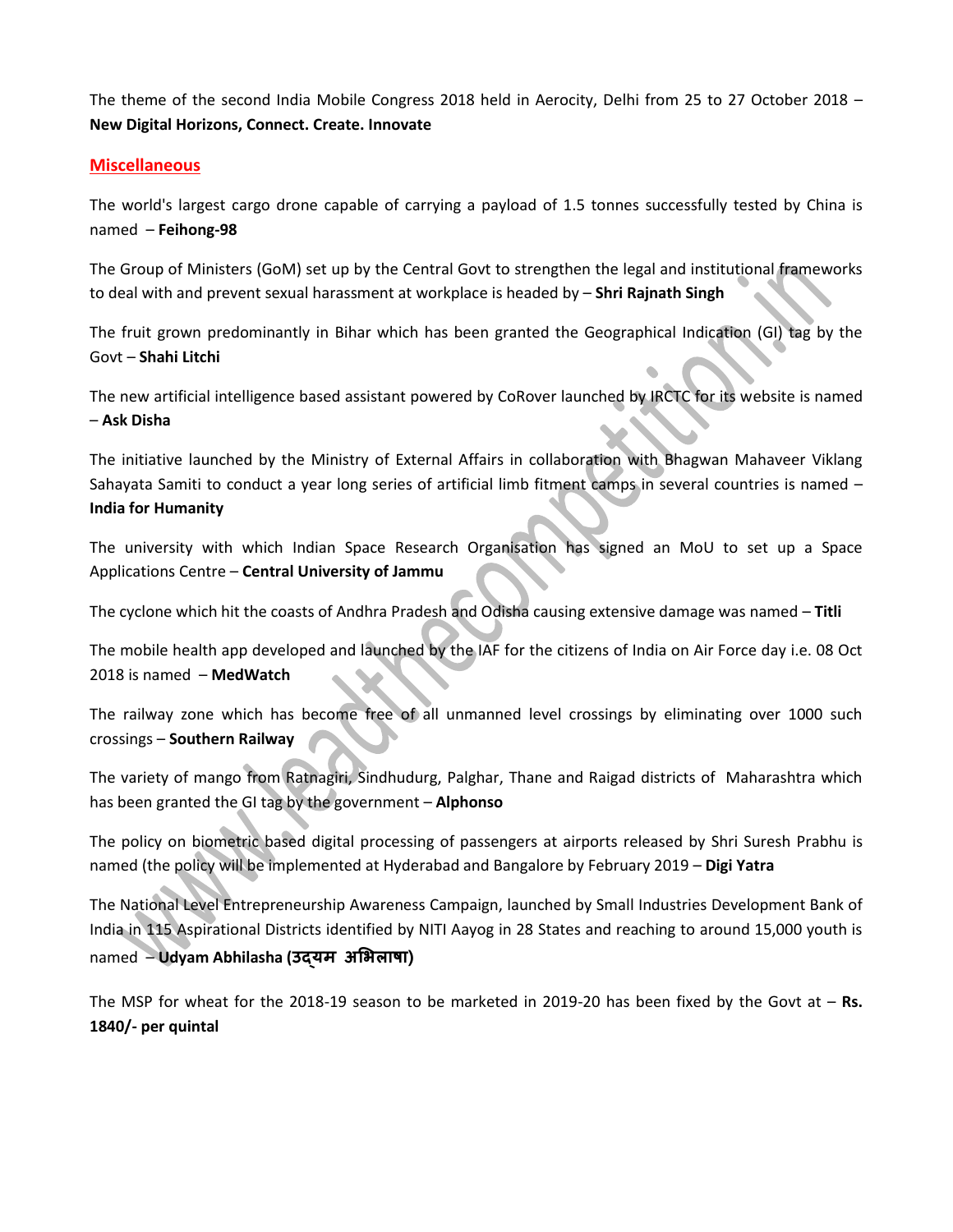## **Important Days of October**

| <b>International Day of Older Persons: 01 October</b>                                         |
|-----------------------------------------------------------------------------------------------|
| <b>Established by: United Nations General Assembly</b>                                        |
| First Observed in: 1991                                                                       |
| Theme: Celebrating Older Human Rights Champions                                               |
| World Habitat Day: 1st Monday of October (01 October)                                         |
| Designated by: United Nations General Assembly                                                |
| First observed: 1986                                                                          |
| Theme: Municipal Solid Waste Management                                                       |
| International Day of Non-Violence: 02 October                                                 |
| <b>Established by: United Nations General Assembly</b>                                        |
| First Observed in: 2007                                                                       |
| World Teacher's Day: 05 October                                                               |
| Established by: UNESCO                                                                        |
| Theme: The Right to Education Means the Right to a Qualified Teacher                          |
| First Observed in: 1994                                                                       |
| World Post Day: 09 October                                                                    |
| Established by: Universal Postal Union                                                        |
| First Observed in: 1969                                                                       |
| World Mental Health Day: 10 October                                                           |
| Established by: World Health Organisation                                                     |
| Theme: Young People and Mental Health in a Changing World                                     |
| First Observed in: 1992                                                                       |
| International Day of the Girl Child: 11 October                                               |
| Established by: United Nations General Assembly                                               |
| Theme: With Her: A Skilled Girl Force                                                         |
| First Observed in: 2012                                                                       |
| World Sight Day: 12 October (2nd Thursday of October)                                         |
| Established by: International Agency for the Prevention of Blindness                          |
| Theme: Eye Care Everywhere                                                                    |
| First Observed in: 2000                                                                       |
| <b>International Day of Disaster Reduction: 13 October</b>                                    |
| <b>Established by: United Nations General Assembly</b>                                        |
| Theme: Reducing Disaster Economic Losses                                                      |
| First Observed in: 2010                                                                       |
| International Day of Rural Women: 15 October                                                  |
| <b>Established by: United Nations General Assembly</b>                                        |
| Theme: Sustainable infrastructure, services and social protection for gender equality and the |
| empowerment of rural women and girls                                                          |
| First Observed in: 2008                                                                       |
| World Food Day: 16 October                                                                    |
| Established by: Food and Agricultural Organisation                                            |
| Theme: Our actions are our future $-$ A zero hunger world by 2030 is possible.                |
| First Observed in: 1980                                                                       |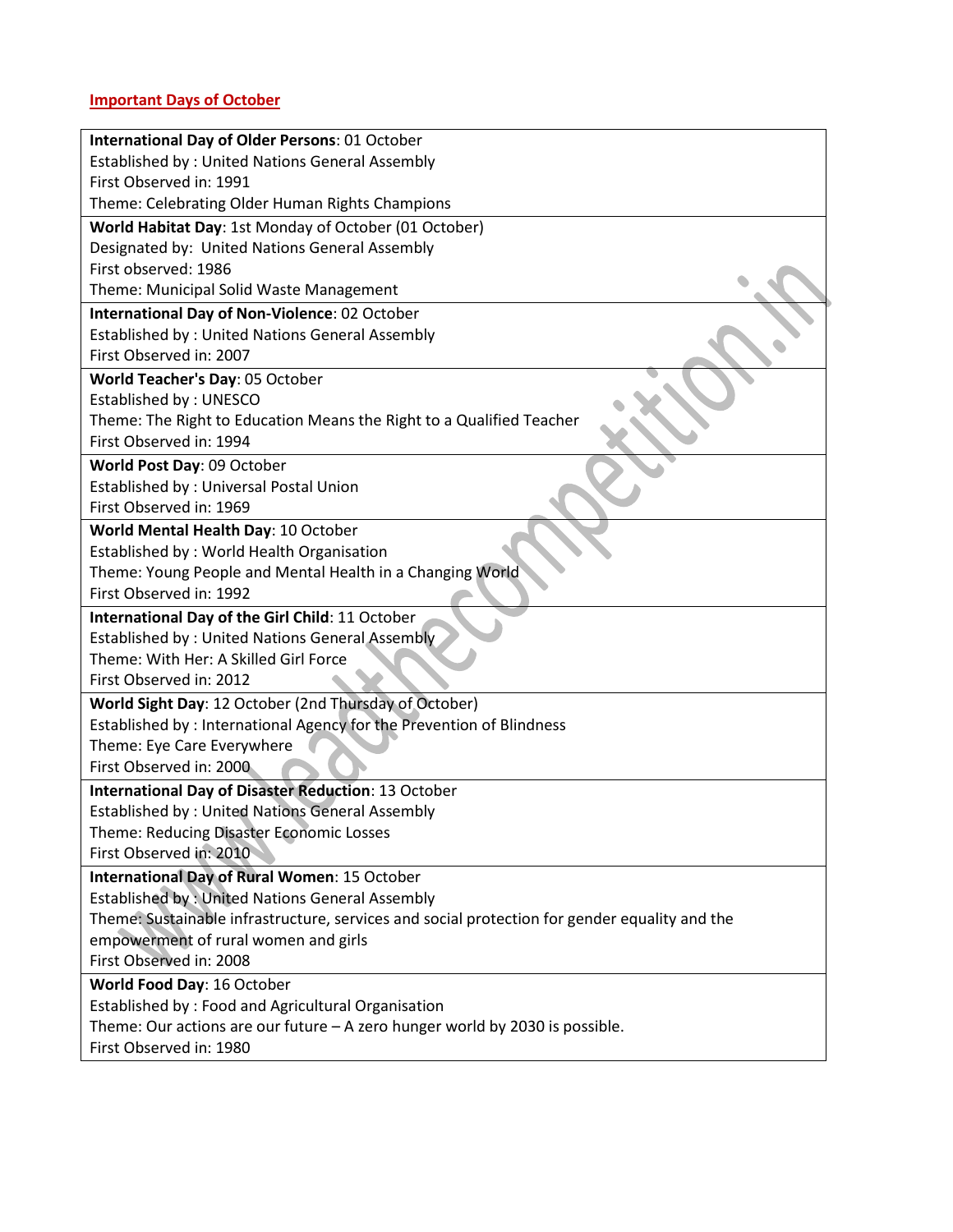## **International Day for Eradication of Poverty**: 17 October

Established by : United Nations General Assembly

Theme: Coming together with those furthest behind to build an inclusive world of universal respect and dignity

First Observed in: 1993

**World Development Information Day**: 24 October Established by : United Nations General Assembly First Observed in: 1972

**United Nations Day**: 24 October

The day marks the coming into effect of the UN Charter (the founding document of UNO) in 1945. UN Day Concert in the General Assembly Hall, featuring sarod virtuoso Ustad Amjad Ali Khan, accompanied by his sons Amaan Ali Bangash and Ayaan Ali Bangash, and the Refugee Orchestra Project conducted by Lidiya Yankovskay. The theme of this year's concert was "Traditions of Peace and Nonviolence" and was sponsored by the Permanent Mission of the India to the United Nations.

**World Day for Audiovisual Heritage**: 27 October Established by : UNESCO First Observed in: 2005

**World Cities Day**: 31 October

Established by : UN General Assembly Theme: Innovative Governance, Open Cities First Observed in: 2014

# **Statue of Unity - World's tallest statue**

Inaugurated by: PM Shri Narendra Modi

Location: Sadhu Bet island, Kevadia, Dist Narmada (Gujarat)

Height of Statue: 182 meters

Built by: Larsen and Toubro

Designer: Ram Vanji Sutar

**World's longest sea crossing bridge**

From Zhuhai (mainland China) to Hongkong.

Length: 55 km

Cost: \$20 bn.

Runs over: sea portion of Pearl River delta

# **Tagore Award for Cultural Harmony**

2014: Shri Rajkumar Singhajit Singh (Manipur dance exponent)

2015: Chhayanaut (cultural organization of Bangladesh)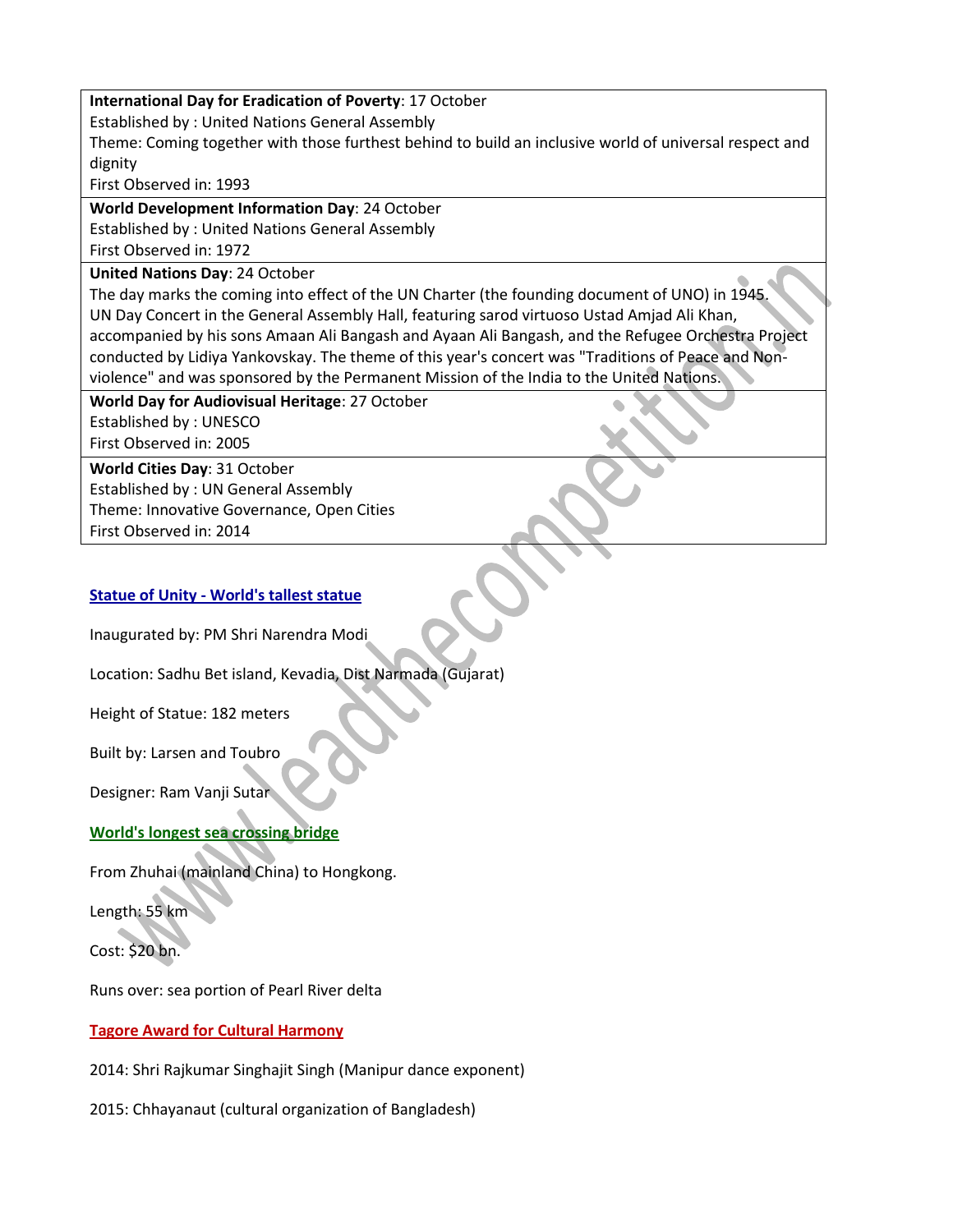## 2016: Shri Ram Vanji Sutar (Sculptor)

## **Main Nahin Hum portal and app**

Launched by: The Prime Minister, Shri Narendra Modi.

Theme: Self4Society

Purpose: To enable IT professionals and organizations to bring together their efforts towards social causes, and service to society, on one platform.

## **Seoul Peace Prize 2018**

Awarded by: Republic of Korea (South Korea)

Instituted in: 1990 to commemorate the success of the 24th Olympic Games held in Seoul, Korea.

Award frequency: 2 years

First recipient: Dr. Juan Antonio Samaranch, President of International Olympic Committee

First Indian recipient: Prime Minister Shri Narendra Modi in 2018, his contribution to international cooperation and fostering global economic growth.

## **Champions of the Earth Award**

Awarded by: United Nations

Winners

1. Lifetime Achievement Award: **Joan Carling** (Philippines).

2. Science and Innovation category: **Beyond Meat and Impossible Foods**, for their revolutionary development of a popular, plant-based alternative to beef

3. Policy Leadership category: **Emmanuel Macron**, President of France and **Narendra Modi**, PM of India for their pioneering work in championing the International Solar Alliance.

4. Inspiration and Action for Transformation: Zhejiang's Green Rural Revival Programme (China)

- 5. Entrepreneurial Vision: **Cochin International Airport**, the world's first fully solar-powered airport
- 6. Young Champion of the Earth for Asia Pacific: **Arpit Dhupar**, Chakr Innovation

## **Power Bat**

**What is it**: A unique tool to provide real-time data on a player's performance based on different parameters such as speed of the ball, twist on impact and quality of the shot.

**Developed by**: Spectacom in association with Microsoft.

Spectacom is a company owned by **Anil Kumble**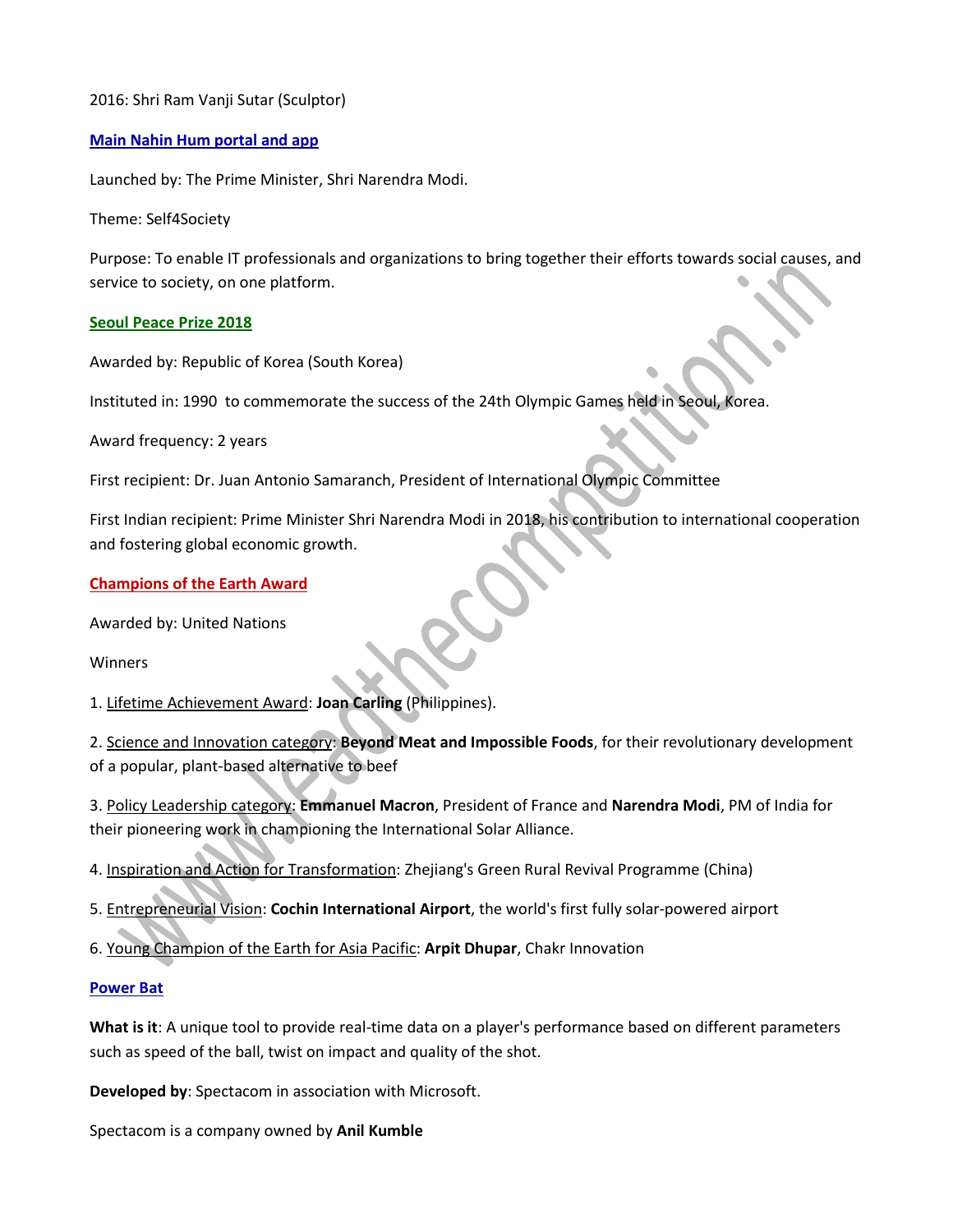**Powered by**: Microsoft's Azure Cloud platform and its Artificial Intelligence (AI) and Internet of Things (IoT) services.

**How it works**: A light weight sticker which is stuck on the shoulder of the bat. As soon as the batsman hits the ball, data on different parameters are captured in a new unit of measurement titled Power Speks. Using advanced analytics and AI services on Azure, real-time insights are captured through the stump box and displayed via the broadcaster.

## **Human Capital Index 2018**

Released by: World Bank

| Rank | Country          | Rank | Country      |
|------|------------------|------|--------------|
|      | Singapore        | 115  | India        |
| 2.   | South Korea      | 106  | Bangladesh   |
| 3.   | Japan            | 102  | <b>Nepal</b> |
| 4.   | China, Hong Kong | 74   | Sri Lanka    |
|      | Finland          | 134  | Pakistan     |

## **2018 United Nations Prize in the Field of Human Rights**

The 2018 winners of the prestigious United Nations Prize in the Field of Human Rights are:

1. **Ms. Rebeca Gyumi** - activist for the rights of women and girls (Tanzania)

2. **Ms. Asma Jahangir** (posthumously) - human rights lawyer (Pakistan)

3. **Ms. Joênia Wapichana** – activist for the rights of indigenous communities (Brazil)

4. **Front Line Defenders** – organization advocating and working for the protection of human rights defenders (Ireland)

# **International Conference on Status and Protection of Coral Reefs (STAPCOR-2018)**

Organised by: Zoological Survey of India

From 22 to 24 Oct 2018

Venue: Bangaram island, UT of Lakshadweep

Theme: Reef for Life

**Summer Youth Olympics 2018**

Held at : Buenes Aires (Argentina)

From : 06 October to 18 October 2018

**Medals Tally**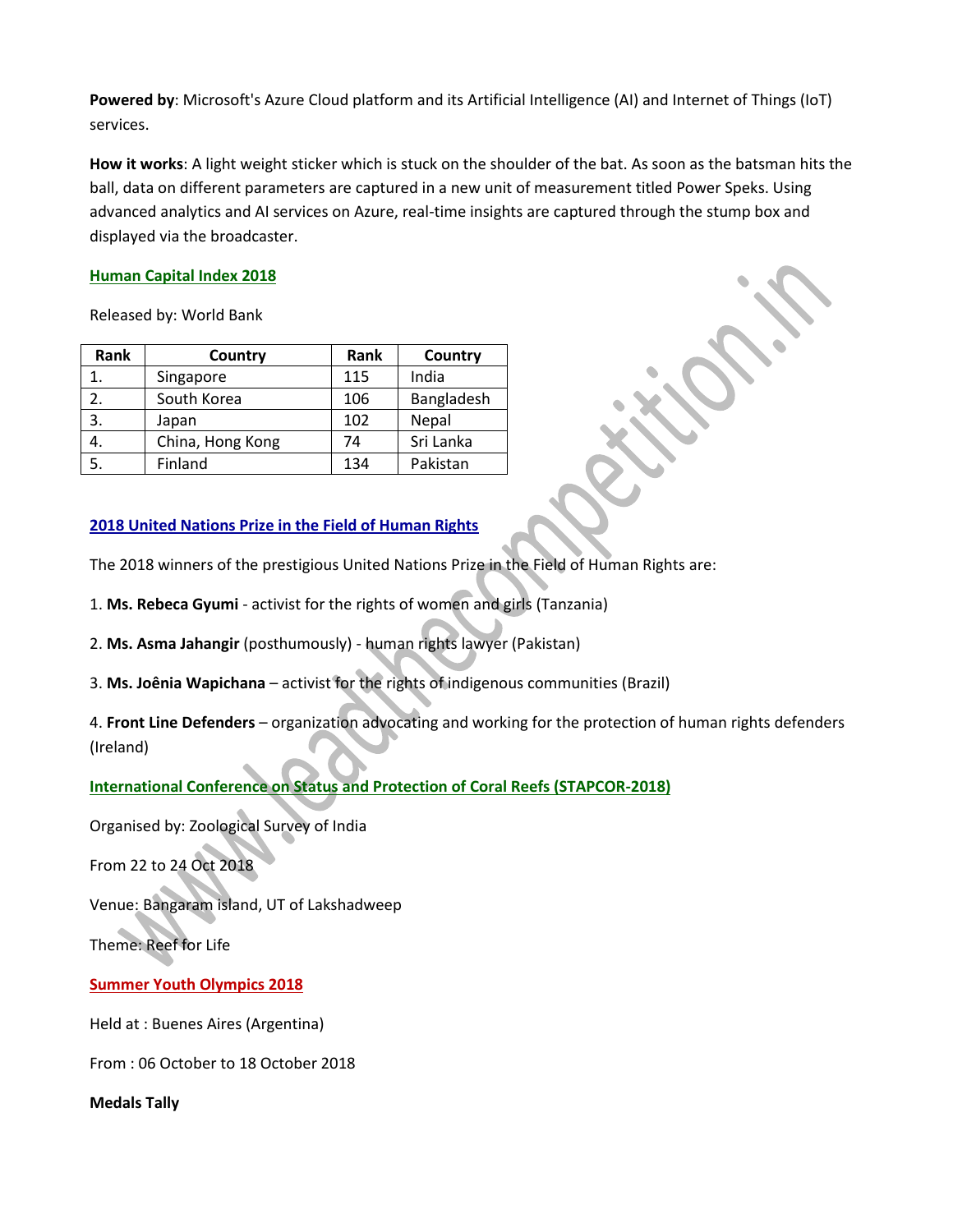| #   | Country    | Gold | <b>Silver</b> | <b>Bronze</b> | <b>Total</b> |
|-----|------------|------|---------------|---------------|--------------|
| 1.  | Russia     | 29   | 18            | 12            | 59           |
| 2.  | China      | 18   |               | 9             | 36           |
| 3.  | Japan      | 15   | 12            | 12            | 39           |
|     | Mixed-NOCs | 13   | 13            | 13            | 39           |
| 4.  | Hungary    | 12   |               |               | 24           |
| 5.  | Italy      | 11   | 10            | 13            | 34           |
| 17. | India      |      |               |               | 13           |

#### **Points to remember**

- No. of participating countries: 206
- Motto: Feel the Future
- Mascots: Pandi (a Yaguareté, a southamerican animal, very similar to the Jaguar)
- Next Summer Youth Olympics at: Dakar, Senegal in 2022

## **Global Competitiveness Index 2018**

Released by: World Economic Forum

| Rank | Country              | Rank | Country    |
|------|----------------------|------|------------|
|      | <b>United States</b> | 58   | India      |
| 2.   | Singapore            | 85   | Sri Lanka  |
| 3.   | Germany              | 103  | Bangladesh |
| 4.   | Switzerland          | 107  | Pakistan   |
| 5.   | Japan                | 109  | Nepal      |
|      |                      |      |            |

## **Asian Para Games 2018**

Held at : Jakarta (Indonesia)

# From : 06 October to 13 October 2018

Medals Tally

| #  | <b>Country</b> | Gold | <b>Silver</b> | <b>Bronze</b> | <b>Total</b> |
|----|----------------|------|---------------|---------------|--------------|
| 1. | China          | 172  | 88            | 59            | 319          |
| 2. | South Korea    | 53   | 45            | 46            | 144          |
| 3. | Iran           | 51   | 42            | 43            | 136          |
| 4. | Japan          | 45   | 70            | 83            | 198          |
| 5. | Indonesia      | 37   | 47            | 51            | 135          |
| 9. | India          | 15   | 24            | 33            | 72           |

#### Points to remember

No. of participating countries: 43